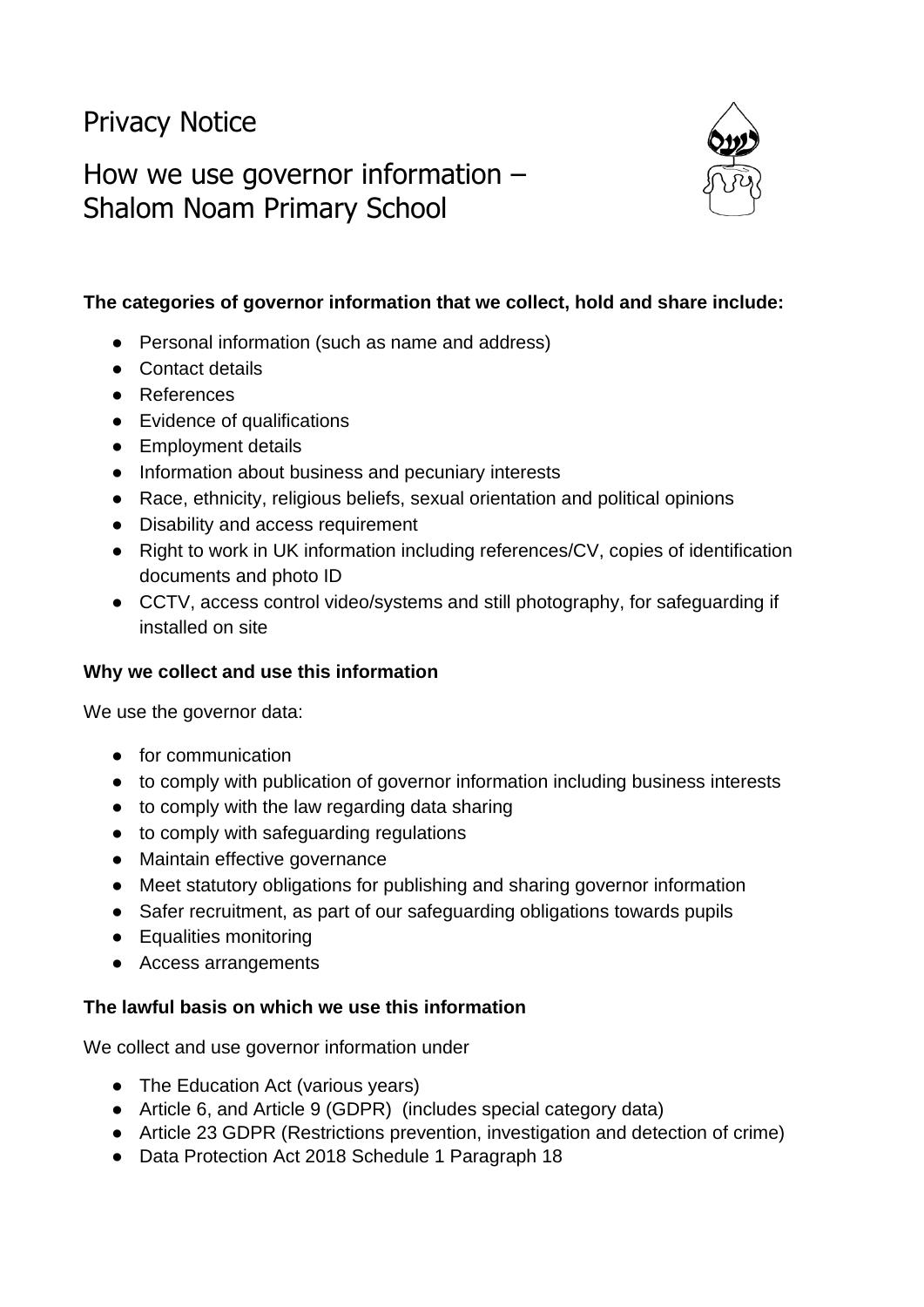The DfE process census data under the various Education Acts – further information can be found on their website: [https://www.gov.uk/education/data-collection-and-censuses-for](https://www.gov.uk/education/data-collection-and-censuses-for-schools)[schools](https://www.gov.uk/education/data-collection-and-censuses-for-schools)

# **Collecting governor information**

Whilst the majority of governor information you provide to us is mandatory, some of it is provided to us on a voluntary basis. In order to comply with the General Data Protection Regulation, we will inform you whether you are required to provide certain governor information to us or if you have a choice in this.

# **Storing governor data**

Personal data is stored in accordance with the Information and Records Management Society's guidance. We maintain a file to store personal information about all governors. The information contained in this file is kept secure and is only used for purposes directly relevant to your work with the school. We will retain and dispose of your personal information in accordance with the Information and Management Records Society retention periods.

For further information please contact the school office, [office@shalomnoam.org.](mailto:office@shalomnoam.org)

# **Who we share governor information with**

We routinely share governor information with:

- Local Authority (Barnet Council)
- Police (DBS) courts, tribunals
- The public (on the website)
- The DfE (get information about schools)
- The Department for Education to meet our legal obligations to share certain information with it (Get Information About Schools)
- Ofsted
- Online file and organisational management (GovernorHub, shared website area, G drive and or office 365)
- MS Teams and Zoom etc.
- Security organisations (Security CST Soft Egg cyber security)
- Professional advisers and consultants
- Employment and recruitment agencies (usually HT Recruitment )
- Suppliers and service providers to enable them to provide the service we have contracted
- Auditors
- Any other person/ company or organisation in reasonable circumstances